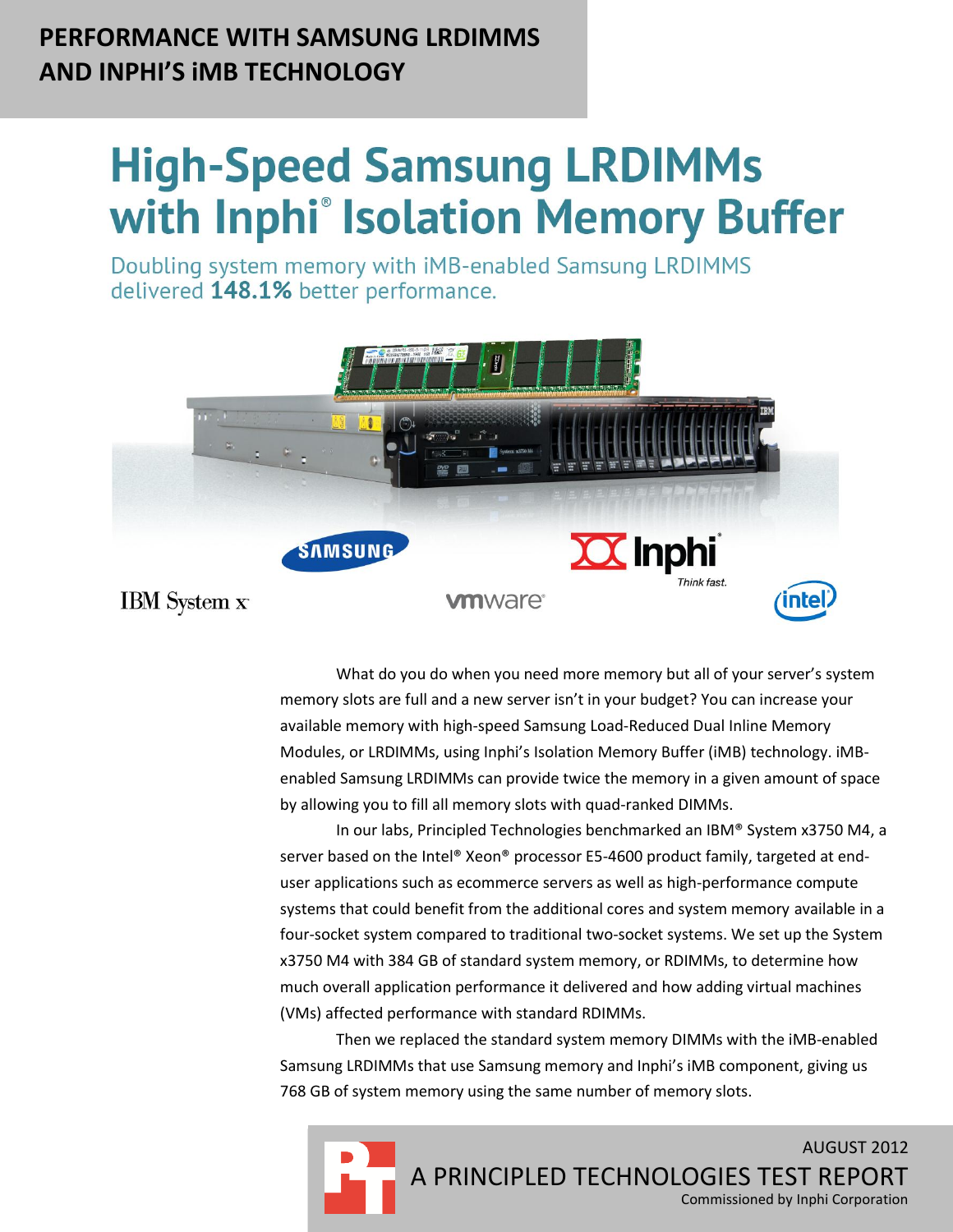We measured the application performance of the two configurations using a tool that simulates a real-world ecommerce workload. With the LRDIMMs, the server could support twice as much memory and deliver more than twice as many orders per minute (OPM) at 10 VMs. As we added more VMs, performance increased, rather than decreased as it did with the RDIMM configuration, because each VM had a large amount of system memory driving performance. At 12 VMs, the iMB-enabled Samsung LRDIMM configuration delivered 148.1 percent greater performance than the RDIMM configuration provided at 10 VMs. This boost means more capacity and room for your business to grow.

## **DOUBLE YOUR MEMORY WITH INPHI TECHNOLOGY**

Using Inphi's iMB technology, high-speed Samsung LRDIMMs can provide twice the memory in a given amount of space. Inphi's iMB addresses the high-speed signal integrity challenges of the memory interface by isolating the CPU and the memory components and buffering the memory I/O, control, and data signals. iMB reduces the load on the memory controller, allowing the memory subsystem to double the capacity while maintaining the same speed. With iMB-enabled Samsung LRDIMMs in your server, you can increase the memory available for your applications and virtual machines.

To test the capacity and performance increase that iMB-enabled Samsung LRDIMMs deliver, we configured a four-socket IBM System x3750 M4 server two ways: with 384 GB of system memory using traditional registered DIMMS (RDIMMs) and with 768 GB of memory using iMB-enabled Samsung LRDIMMs in the same amount of space. The IBM System x3750 M4 has a maximum capacity of 768 GB of system memory with RDIMMs and 1.5 TB at 1,333 MT/s operating at 1.35V using iMB-enabled Samsung LRDIMMs, but we tested with only half of those amounts. The IBM System x3750 M4 hosted varying numbers of VMware® vSphere® 5 VMs each running Microsoft® Windows Server® 2008 R2 and containing a 50GB Microsoft SQL Server® 2012 database instance.

Figure 1 shows the performance of the server with the 768GB iMB-enabled Samsung LRDIMM configuration and with the 384GB RDIMM configuration at varying VM counts. At 12 VMs, the iMB-enabled Samsung LRDIMM configuration delivered 275.2 percent greater performance than the RDIMM configuration at 12 VMs, and 148.1 percent greater performance than the best RDIMM configuration at 10 VMs. With increased memory driving performance, your server could support more ecommerce users or applications.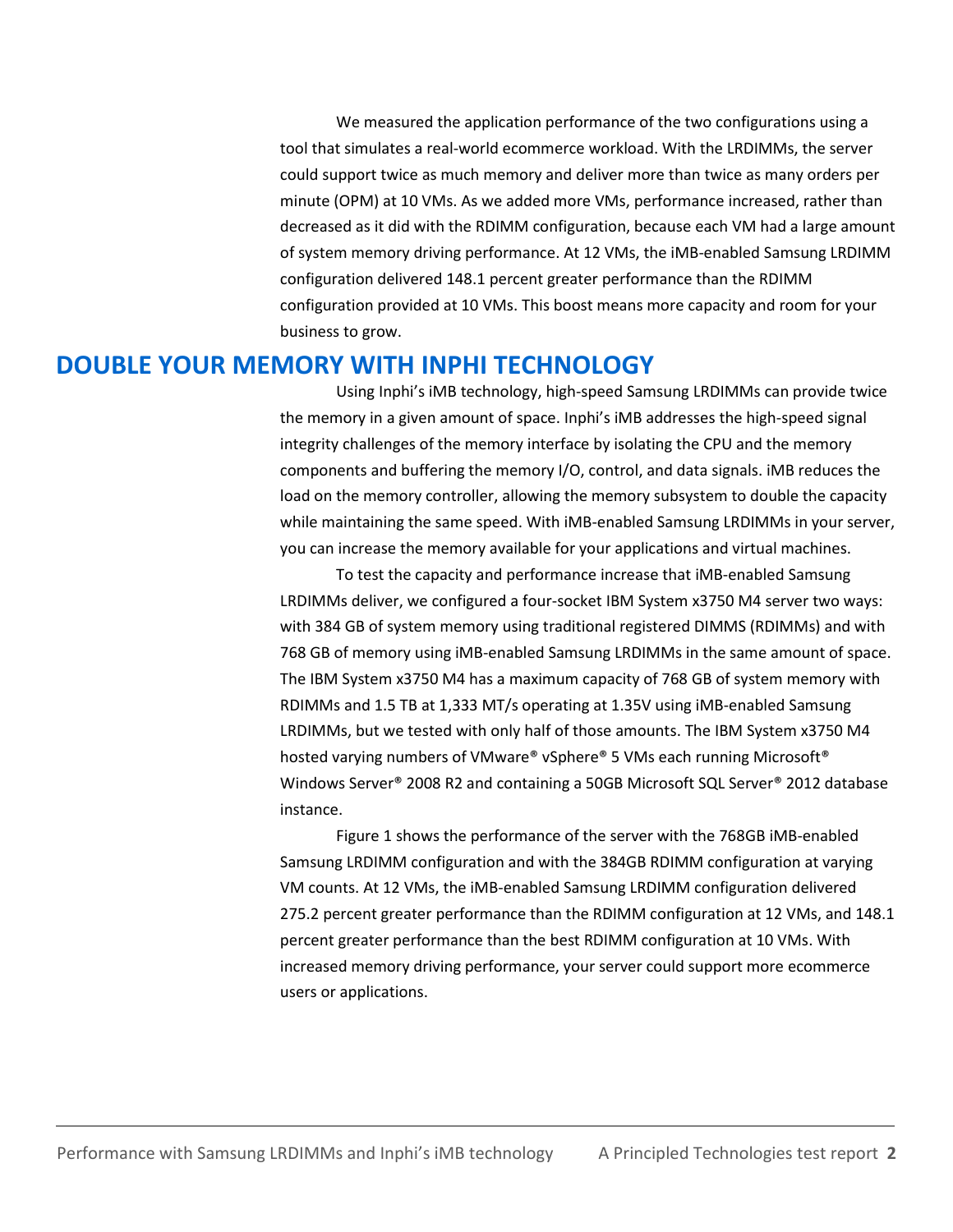



As Figure 1 shows, performance continued to increase using iMB-enabled Samsung LRDIMMs as the number of VMs increased, while performance decreased at higher VM counts with the RDIMM configuration. This occurred because of the amount of system memory that was available for each VM.

Figure 2 shows the amount of system memory each VM used for both memory configurations at the different VM counts we tested. As the number of VMs increased, we changed the amount of memory allocated to each VM instead of using memory oversubscription. Because the iMB-enabled Samsung LRDIMM configuration permitted more system memory for each VM, performance increased instead of degraded as with the RDIMM configuration.

| System memory, in GB, allotted for each VM |               |        |        |  |
|--------------------------------------------|---------------|--------|--------|--|
|                                            | <b>10 VMs</b> | 11 VMs | 12 VMs |  |
| 768GB system memory (iMB-enabled           | 72            | 64     | 60     |  |
| Samsung LRDIMM configuration)              |               |        |        |  |
| 384GB system memory (RDIMM                 |               |        | 30     |  |
| configuration)                             | 36            |        |        |  |

**Figure 2: System memory allotted per VM, in GB, for the two configurations at varying VM counts.**

The staggering cost of powering data centers makes it important to look not only at performance, but also at the power requirements for each server. In addition to performance, we recorded power consumption during testing so we could calculate the performance-per-watt advantage of using higher-memory-capacity LRDIMMs with the ability to handle greater server loads.

Figure 3 shows the performance per watt of the server with the two memory capacities at varying VM counts. At 12 VMs, the iMB-enabled Samsung LRDIMM configuration delivered 174.2 percent greater performance per watt than the RDIMM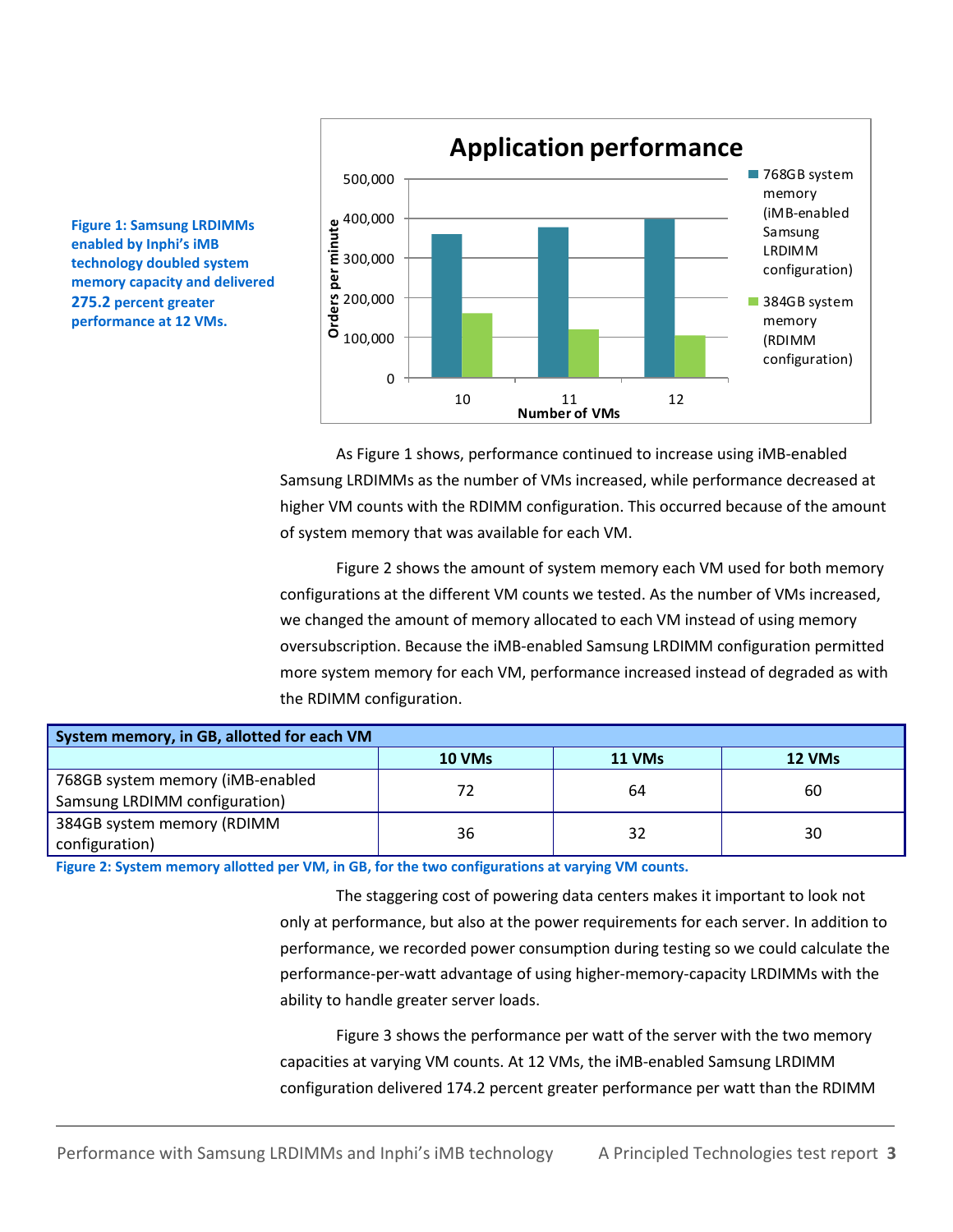configuration at 12 VMs, and 86.0 percent greater performance per watt than the best RDIMM configuration at 10 VMs. This shows that adding more system memory to your server can not only boost performance, but also can bring overall power savings as well.





# **WHAT WE TESTED**

## **About Inphi's Isolation Memory Buffer technology**

Inphi's iMB technology is a technique for overcoming the engineering problems involved in designing low-latency, high-bandwidth registered memory for server and high-end workstation use cases. The core of the iMB is a component on the LRDIMM module that isolates the data, control, and clock signal drivers from the DRAM components. In doing so, the LRDIMMs are able to support longer traces and deeper ranks of memory with greater signal integrity, resulting in doubled memory capacity per slot. For more information, visit [http://www.inphi.com/products](http://www.inphi.com/products-technology/computing-storage-products/products/imbtrade02-gs02a.php)[technology/computing-storage-products/products/imbtrade02-gs02a.php.](http://www.inphi.com/products-technology/computing-storage-products/products/imbtrade02-gs02a.php)

## **About iMB-enabled Samsung Load-Reduced DIMMs**

Enabled by Inphi's iMB technology, high-speed Samsung LRDIMMs are a new, higher-capacity class of Registered DIMM. Designed for use in high-memory-capacity environments, LRDIMMs may be well suited to the virtualization, enterprise application, and high-performance computing (HPC) fields, as well as scenarios such as visualization workstations, which have a low DIMM slot count, but above-average memory demands. For more information, visi[t http://www.inphi.com/lrdimm.php.](http://www.inphi.com/lrdimm.php)

#### **About Samsung memory**

Samsung Semiconductor, Inc. is a longtime supplier of consumer and enterpriselevel memory components. Samsung DDR3 LRDIMMs are available in 1.35V and 1.5V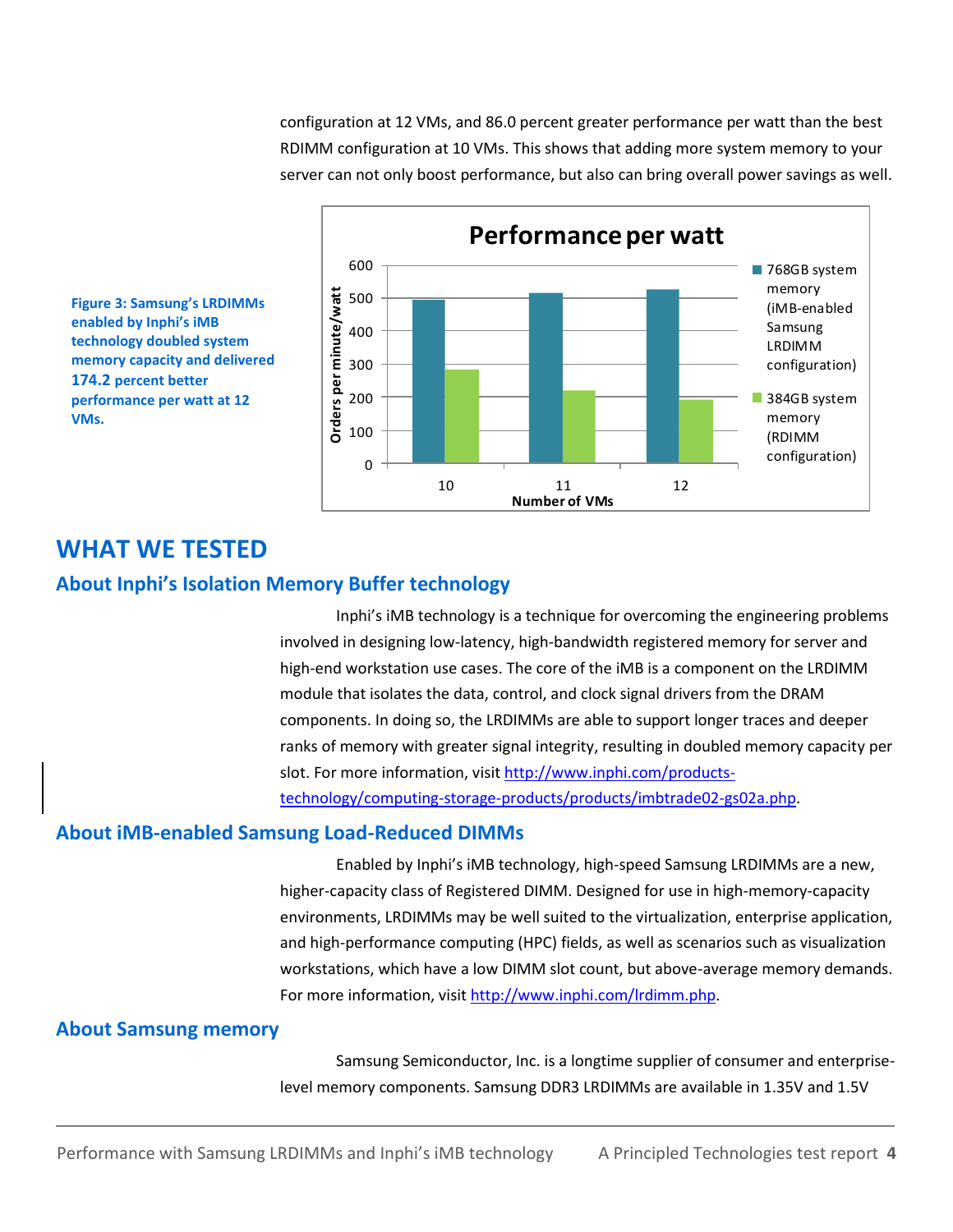power requirement levels, and at speeds of 1,600; 1,333; and 1,066 Mbps in capacities of 32GB and 16GB. For more information, visit [http://www.samsung.com/us/business/components/pdfs/samsung\\_LRDIMM.PDF.](http://www.samsung.com/us/business/components/pdfs/samsung_LRDIMM.PDF)

#### **About the IBM System x3750 M4**

The IBM System x3750 M4 is a high-density 2U rack server with the capability to run up to four 8-core Intel Xeon processor E5-4600 product family processors. The server has a maximum capacity of 48 DIMM slots, for up to 1.5TB total system memory in 3DPC configurations at 1,333 MT/s. The System x3750 M4 chassis is configurable for up to 16 HDDs or 32 eXFlash SSDs. The system provides a flexible and expandable option for applications such as HPC and ecommerce that may benefit from high-density memory with the processing power of up to 32 cores. For more information, visit [http://www.ibm.com/systems/x/hardware/rack/x3750m4/index.html.](http://www.ibm.com/systems/x/hardware/rack/x3750m4/index.html)

# **HOW WE TESTED**

We optimized the virtual hardware configuration for each VM for best performance using the available resources on each server. Our goal was to create a realworld representation of how these servers would be utilized while under stress from an ecommerce application. We configured the VMs on the System x3750 M4 with four vCPUs. For each configuration, we divided the amount of available memory between the VMs. For example, for the configuration with 10 VMs and 768GB total memory, we assigned 72 GB of memory to each VM, leaving some memory overhead for the hypervisor.

We used the DVD Store version 2.1 (DS2) benchmark to test the application performance of the servers. We ran DS2 on multiple client machines against each System x3750 M4 test configuration and recorded the power that the server consumed and the orders per minute that it could handle for each test configuration.

For detailed information on the System x3750 M4 configurations that we tested, se[e Appendix A.](#page-7-0) For detailed instructions on how we tested, se[e Appendix B.](#page-9-0)

#### **About DVD Store Version 2.1**

To create our real-world ecommerce workload, we used the DVD Store Version 2.1 benchmarking tool. DS2 models an online DVD store, where customers log in, search for movies, and make purchases. DS2 reports these actions in orders per minute that the system could handle, to show what kind of performance you could expect for your customers. The DS2 workload also performs other actions, such as adding new customers, to exercise the wide range of database functions you would need to run your ecommerce environment.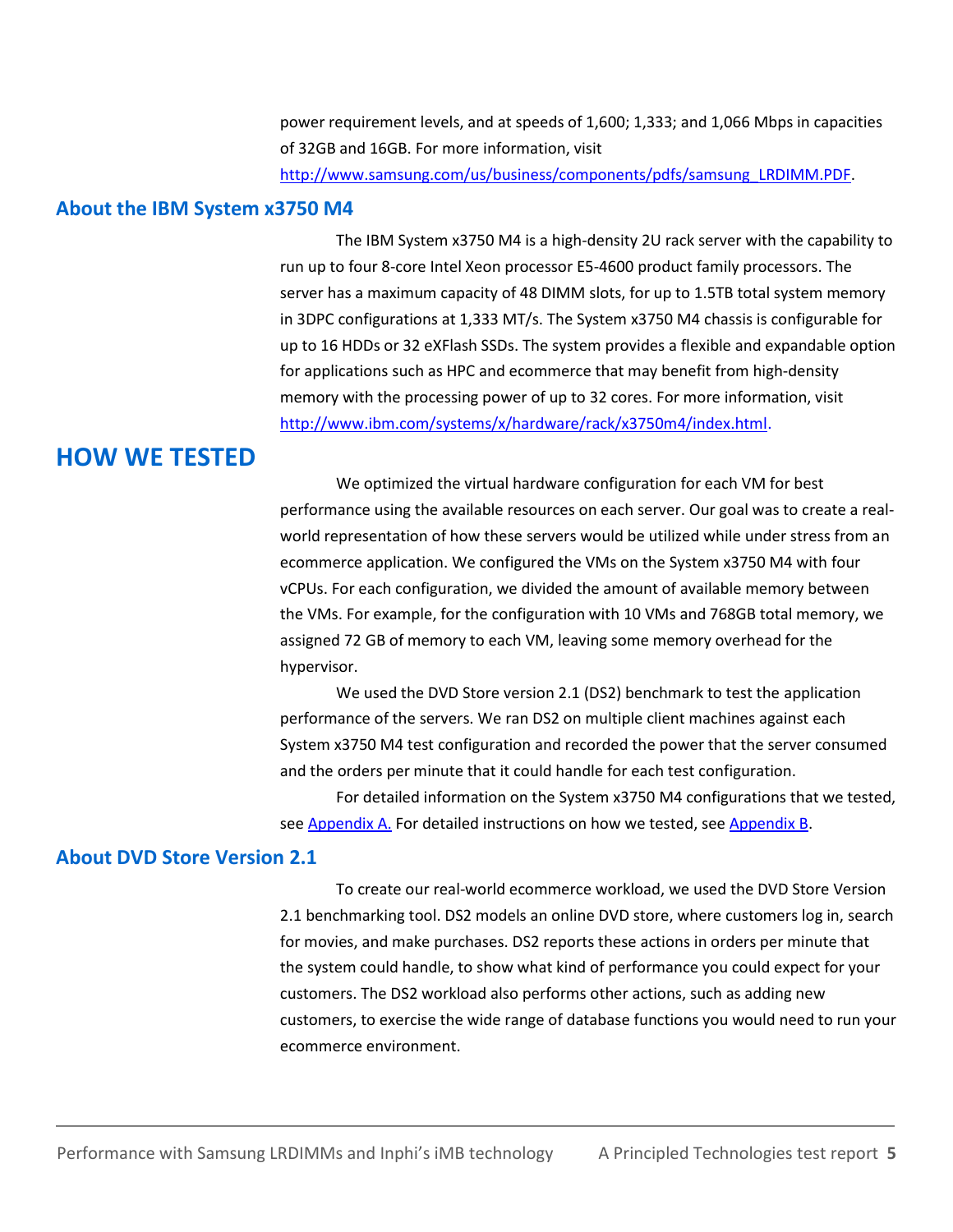# **WHAT WE FOUND**

Figure 4 presents the results of our tests with the total application performance in OPM at the different VM counts we tested.

| Performance results, in OPM          |         |         |         |  |
|--------------------------------------|---------|---------|---------|--|
|                                      | 10 VMs  | 11 VMs  | 12 VMs  |  |
| 768GB system memory (iMB-enabled     |         |         |         |  |
| Samsung LRDIMM configuration)        | 361,433 | 378,682 | 397,063 |  |
| 384GB system memory (RDIMM           |         |         |         |  |
| configuration)                       | 160,035 | 119,558 | 105,836 |  |
| Percentage increase with iMB-enabled | 125.8%  | 216.7%  | 275.2%  |  |
| Samsung LRDIMM configuration         |         |         |         |  |

**Figure 4: Performance results, in orders per minute, for the two configurations at varying VM counts.**

Figure 5 shows the server's performance per watt for both memory

configurations at the different VM counts we tested.

| Performance per watt                                                 |        |        |        |  |
|----------------------------------------------------------------------|--------|--------|--------|--|
|                                                                      | 10 VMs | 11 VMs | 12 VMs |  |
| 768GB system memory (iMB-enabled<br>Samsung LRDIMM configuration)    | 493.3  | 514.5  | 527.4  |  |
| 384GB system memory (RDIMM<br>configuration)                         | 283.5  | 220.7  | 192.3  |  |
| Percentage increase with iMB-enabled<br>Samsung LRDIMM configuration | 74.0%  | 133.2% | 174.2% |  |

**Figure 5: Performance per watt during our tests for the two configurations at varying VM counts.**

Figure 6 shows the server's power consumption in watts for both memory configurations at the different VM counts we tested.

| <b>Power</b>                                                      |        |        |        |  |
|-------------------------------------------------------------------|--------|--------|--------|--|
|                                                                   | 10 VMs | 11 VMs | 12 VMs |  |
| 768GB system memory (iMB-enabled<br>Samsung LRDIMM configuration) | 733    | 736    | 753    |  |
|                                                                   |        |        |        |  |
| 384GB system memory (RDIMM                                        | 564    | 542    | 550    |  |
| configuration)                                                    |        |        |        |  |

**Figure 6: Power in watts during our tests for the two configurations at varying VM counts.**

# **IN CONCLUSION**

When you can get twice the memory in the same amount of space with iMBenabled Samsung LRDIMMs, normal system memory is a less attractive option. In our tests, replacing traditional RDIMMS with iMB-enabled Samsung LRDIMMs boosted ecommerce application performance by 148.1 percent and increased performance per watt by 86.0 percent.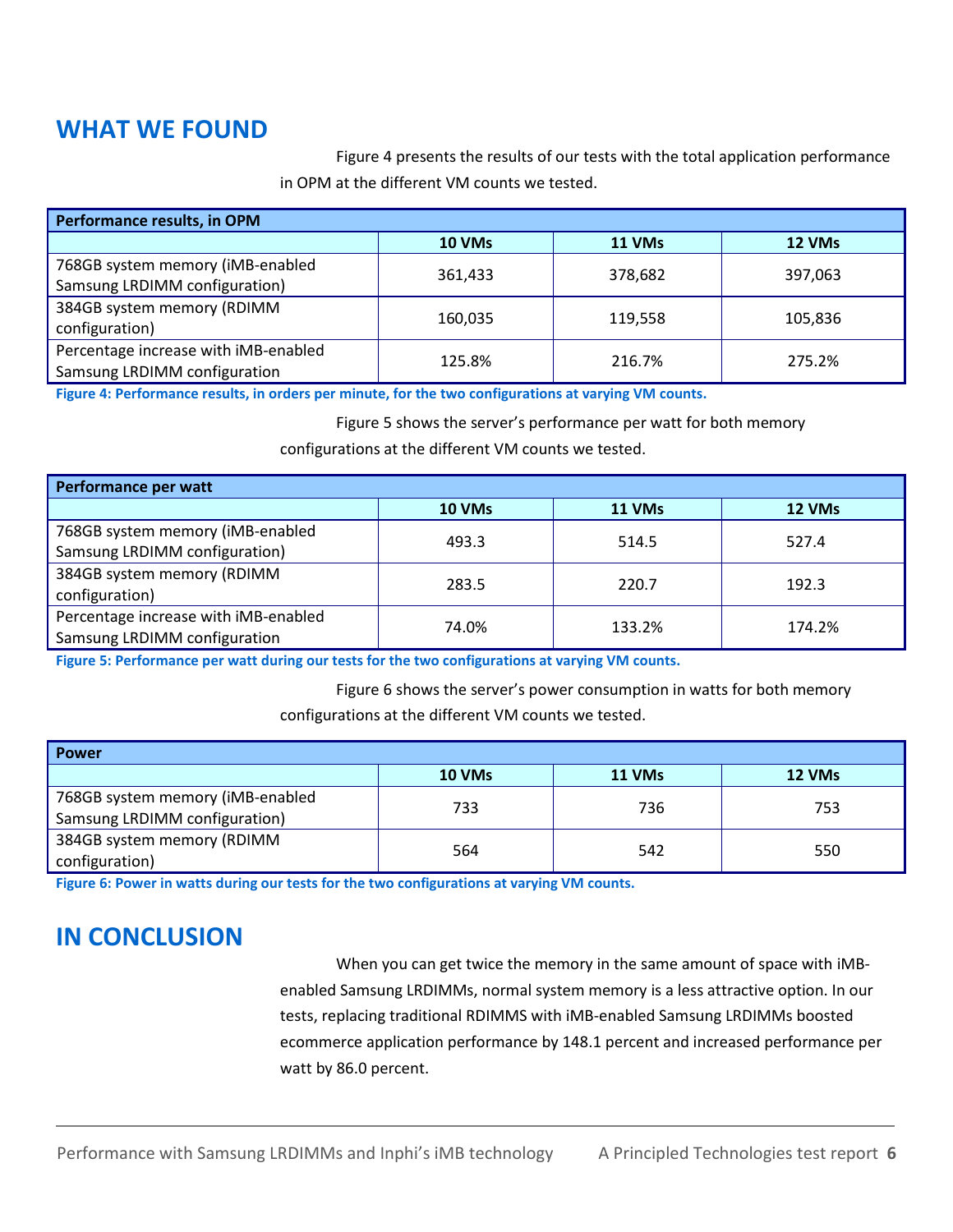The iMB-enabled Samsung LRDIMMs can provide higher application productivity, Increased energy efficiency, and a lower real estate footprint by maximizing a company's existing server infrastructure

For any company that needs to gain memory without losing space, iMB-enabled Samsung LRDIMMs with Samsung memory and Inphi's iMB technology could be a wise investment. The Samsung LRDIMMs are available from IBM in both 32GB and 16GB capacity.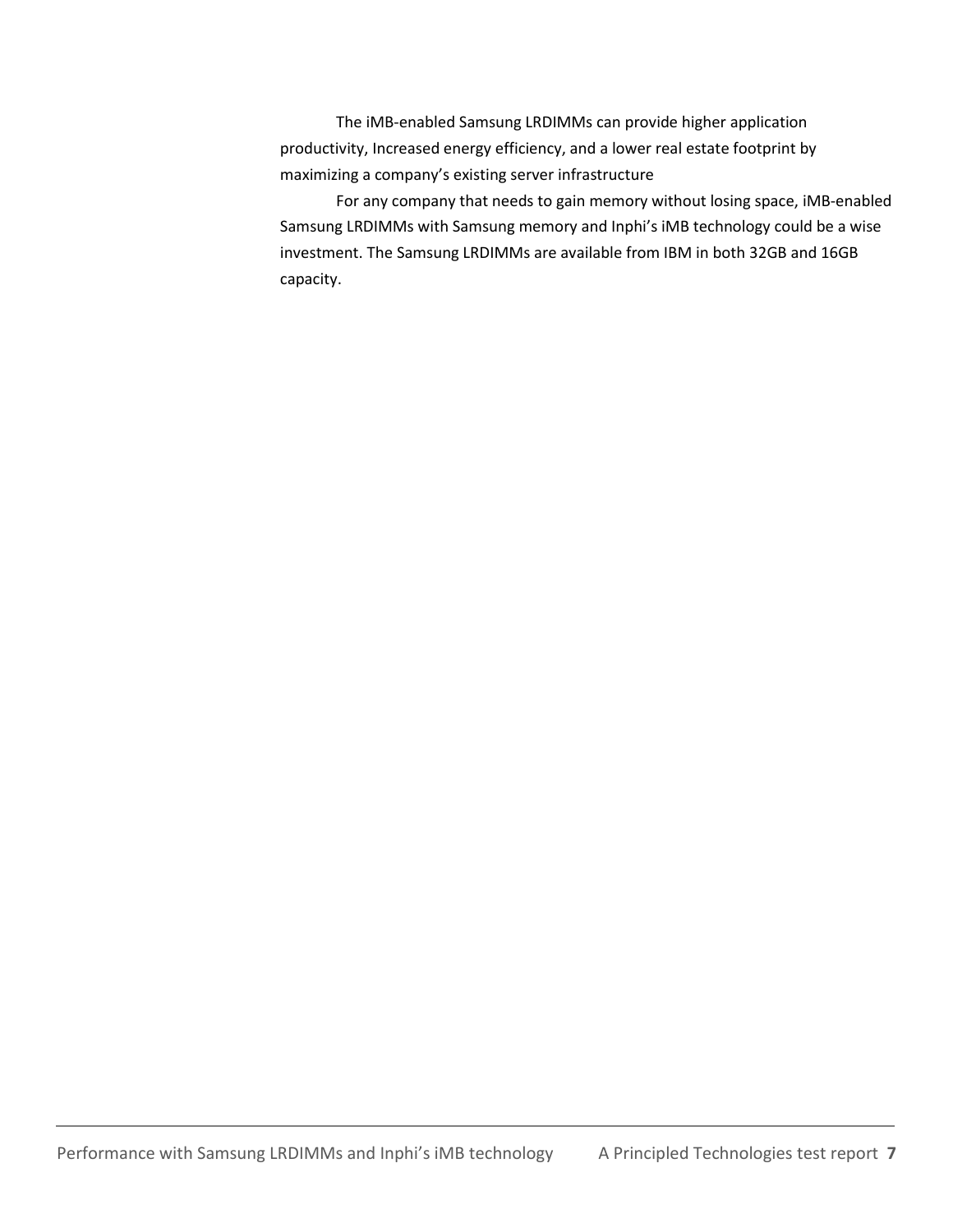# <span id="page-7-0"></span>**APPENDIX A – SERVER CONFIGURATION INFORMATION**

Figure 7 provides detailed configuration information for the IBM System x3750 M4 used for both 384GB and 768GB memory configurations. We used different memory for the two configurations.

| <b>System</b>                                   | IBM System x3750 M4          |  |
|-------------------------------------------------|------------------------------|--|
| <b>Power supplies</b>                           |                              |  |
| <b>Total number</b>                             | $\overline{2}$               |  |
| Vendor and model number                         | Delta Electronics DPS-1400BB |  |
| Wattage of each (W)                             | 1,400                        |  |
| <b>Cooling fans</b>                             |                              |  |
| <b>Total number</b>                             | 6                            |  |
| Vendor and model number                         | IBM 46C9727                  |  |
| Dimensions (h x w) of each                      | $2.5'' \times 2.5''$         |  |
| General                                         |                              |  |
| Number of processor packages                    | 4                            |  |
| Number of cores per processor                   | 8                            |  |
| Number of hardware threads per core             | $\overline{2}$               |  |
| <b>CPU</b>                                      |                              |  |
| Vendor                                          | Intel                        |  |
| Name                                            | Xeon                         |  |
| Model number                                    | E5-4650                      |  |
| Stepping                                        | C <sub>1</sub>               |  |
| Socket type                                     | LGA2011                      |  |
| Core frequency (GHz)                            | 2.7 GHz                      |  |
| L1 cache                                        | 32 KB + 32 KB (per core)     |  |
| L <sub>2</sub> cache                            | 256 KB (per core)            |  |
| L3 cache (MB)                                   | 20                           |  |
| <b>Platform</b>                                 |                              |  |
| Vendor and model number                         | IBM System x3750 M4          |  |
| <b>BIOS</b> name and version                    | <b>IBM KOE113AUS</b>         |  |
| <b>BIOS</b> settings                            | Default                      |  |
| <b>Memory modules</b>                           |                              |  |
| <b>iMB-enabled Samsung LRDIMM configuration</b> |                              |  |
| Total system memory in system (GB)              | 768                          |  |
| Vendor and model number                         | Samsung M386B4G70BM0-YH90    |  |
| Type                                            | PC3L-10600L                  |  |
| Speed (MHz)                                     | 1,333                        |  |
| Speed running in the system (MHz)               | 1,333                        |  |
| Timing/Latency (tCL-tRCD-tRP-tRASmin)           | $9 - 9 - 9 - 36$             |  |
| Size (GB)                                       | 32                           |  |
| Number of system memory module(s)               | 24                           |  |
| Chip organization                               | Double-sided                 |  |
| Rank                                            | Quad                         |  |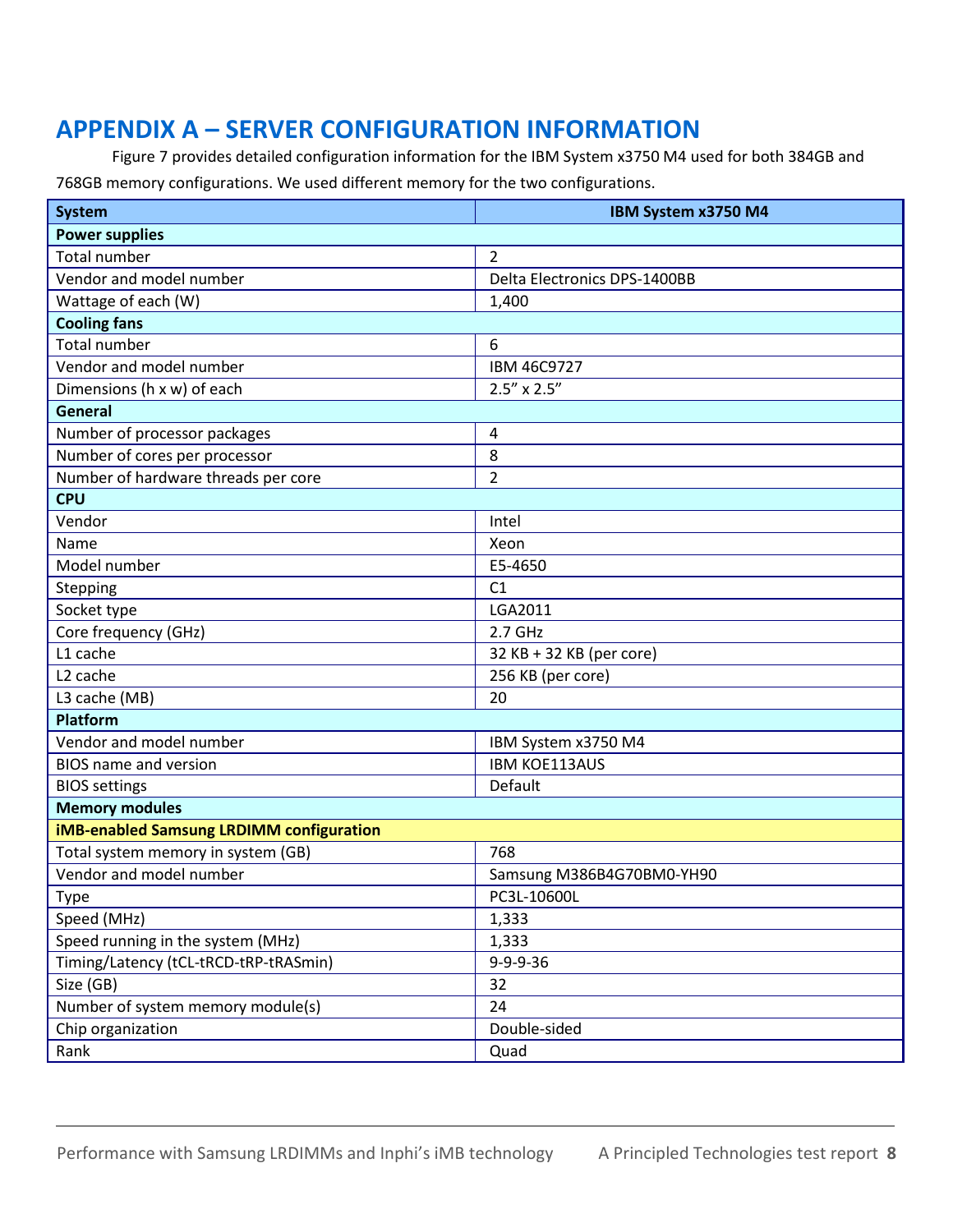| <b>System</b>                         | IBM System x3750 M4        |  |
|---------------------------------------|----------------------------|--|
| <b>RDIMM</b> configuration            |                            |  |
| Total system memory in system (GB)    | 384                        |  |
| Vendor and model number               | Samsung M393B2G70BH0-CH9   |  |
| <b>Type</b>                           | PC3-10600R                 |  |
| Speed (MHz)                           | 1,333                      |  |
| Speed running in the system (MHz)     | 1,333                      |  |
| Timing/Latency (tCL-tRCD-tRP-tRASmin) | 9-9-9-36                   |  |
| Size (GB)                             | 16                         |  |
| Number of system memory module(s)     | 24                         |  |
| Chip organization                     | Double-sided               |  |
| Rank                                  | Dual                       |  |
| <b>Operating system (host)</b>        |                            |  |
| Name                                  | VMware ESXi 5.0 Update 1   |  |
| <b>Build number</b>                   | 623860                     |  |
| File system                           | EXT3                       |  |
| Kernel                                | 5.0.0U1                    |  |
| Language                              | English                    |  |
| <b>Operating system (virtualized)</b> |                            |  |
| Name                                  | Windows Server 2008 R2 SP1 |  |
| <b>Build number</b>                   | 7601                       |  |
| File system                           | <b>NTFS</b>                |  |
| Kernel                                | ACPI x64-based PC          |  |
| Language                              | English                    |  |
| <b>RAID controller</b>                |                            |  |
| Vendor and model number               | IBM ServeRAID M5110e       |  |
| Cache size (MB)                       | 512 MB                     |  |
| <b>Hard drives</b>                    |                            |  |
| Vendor and model number               | IBM MBF2600RC              |  |
| Number of drives                      | 4                          |  |
| Size (GB)                             | 600                        |  |
| <b>RPM</b>                            | 10,000                     |  |
| <b>Type</b>                           | SAS                        |  |
| Ethernet adapter                      |                            |  |
| Vendor and model number               | Emulex OneConnect OCe11100 |  |
| Type                                  | Integrated                 |  |

**Figure 7: Detailed configuration information for the IBM System x3750 M4.**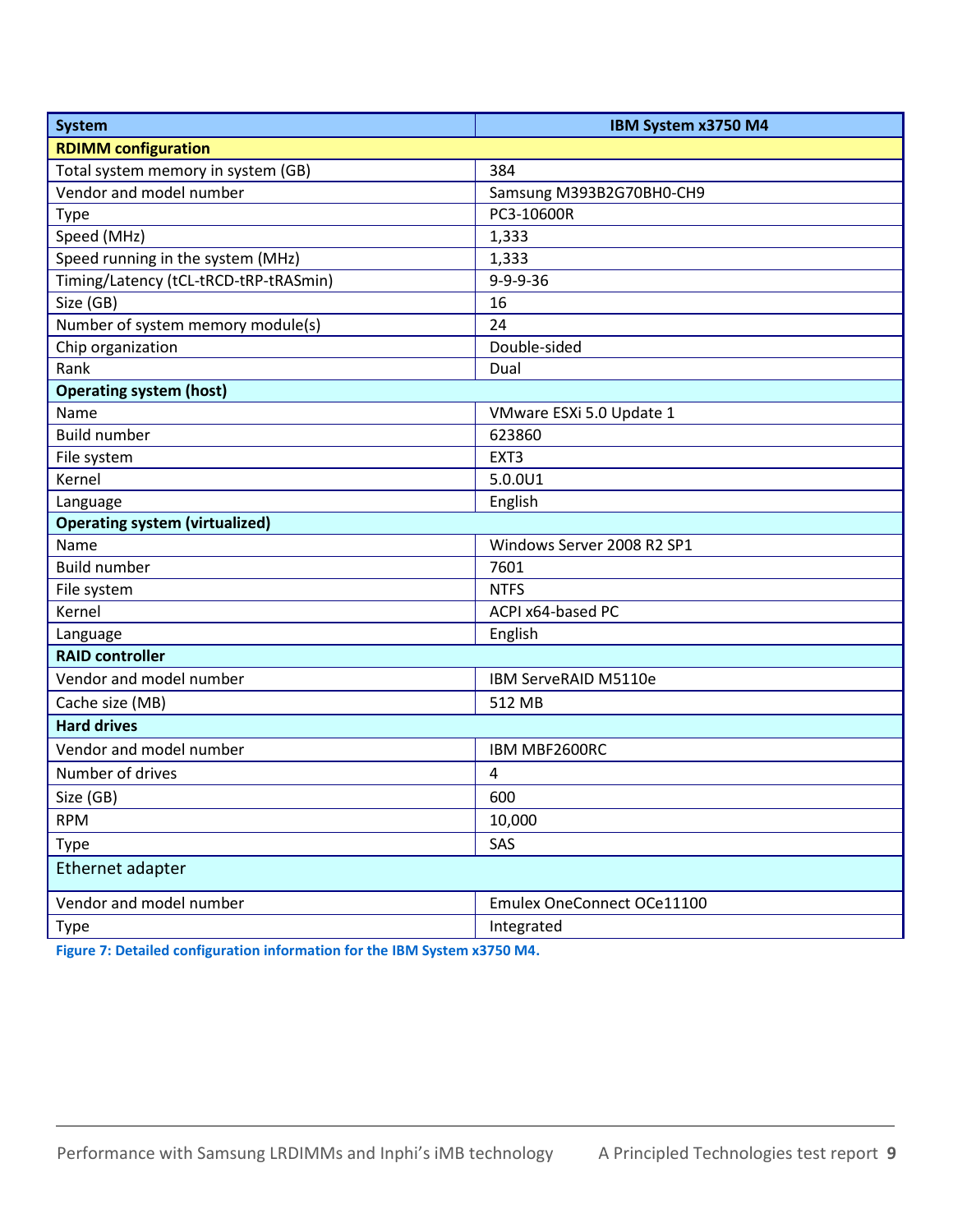# <span id="page-9-0"></span>**APPENDIX B - HOW WE TESTED**

## **Setting up the test environment**

We used an IBM System x3750 M4 as the system under test. We connected two 24-disk external arrays through a dual-port SAS controller. The two arrays each had 146GB, 10,000RPM SAS hard disks installed. We configured each array as RAID 0 volumes to maximize available disk space. We used one array for the server VMs and SQL Server database instances, and the second array for SQL Server database logs.

We used virtual clients to run the DVD Store workload. We used a four-socket server with four quad-core processors, 32 GB of system memory, and eight internal 146GB, 10,000RPM SAS hard disks for our virtualized client server. Each client VM ran the workload for a single server VM under test so there was a one-to-one configuration. For example, when testing with 12 VMs, we used 12 client VMs. We configured the client VMs with one virtual CPU, 2GB system memory, and a 30GB virtual disk for the operating system. We connected all network traffic through a 1Gb switch.

## **Setting up VMware vSphere 5.0**

We used the steps below to configure VMware on the IBM System x3750 M4 and client VM servers.

#### **Configuring partitions on the servers**

We configured four internal drives in a RAID 1 on the IBM System x3750 M4 for the VMware vSphere 5.0.1 installation. On the virtual client server, we configured two disks in a RAID 1 for the VMware vSphere 5.0.1 installation.

#### **Installing VMware vSphere 5.0 (ESXi) U1**

We used VMware vSphere 5.0 Update 1 with IBM Customization on the IBM System x3750 M4. We did not use the IBM Customization version on the virtual client server.

- 1. Insert the disk, and select Boot from disk.
- 2. On the Welcome screen, press Enter.
- 3. On the End User License Agreement (EULA) screen, press F11.
- 4. On the Select a Disk to Install or Upgrade Screen, select the relevant volume to install ESXi on and press Enter.
- 5. On the Please Select a Keyboard Layout screen, press Enter.
- 6. On the Enter a Root Password Screen, assign a root password and confirm it by entering it again. Press Enter to continue.
- 7. On the Confirm Install Screen, press F11 to install.
- 8. On the Installation complete screen, press Enter to reboot.

#### **Configuring ESXi after Installation**

- 1. On the ESXi screen, press F2, enter the root password, and press Enter.
- 2. On the System Customization screen, select Troubleshooting Options, and press Enter.
- 3. On the Troubleshooting Mode Options screen, select enable ESXi Shell, and press Enter.
- 4. Select Enable SSH, press Enter, and press ESC.
- 5. On the System Customization screen, select Configure Management Network.
- 6. On the Configure Management Network screen, select IP Configuration.
- 7. On the IP Configuration screen, select set static IP, enter an IP address, subnet mask, and default gateway, and press Enter.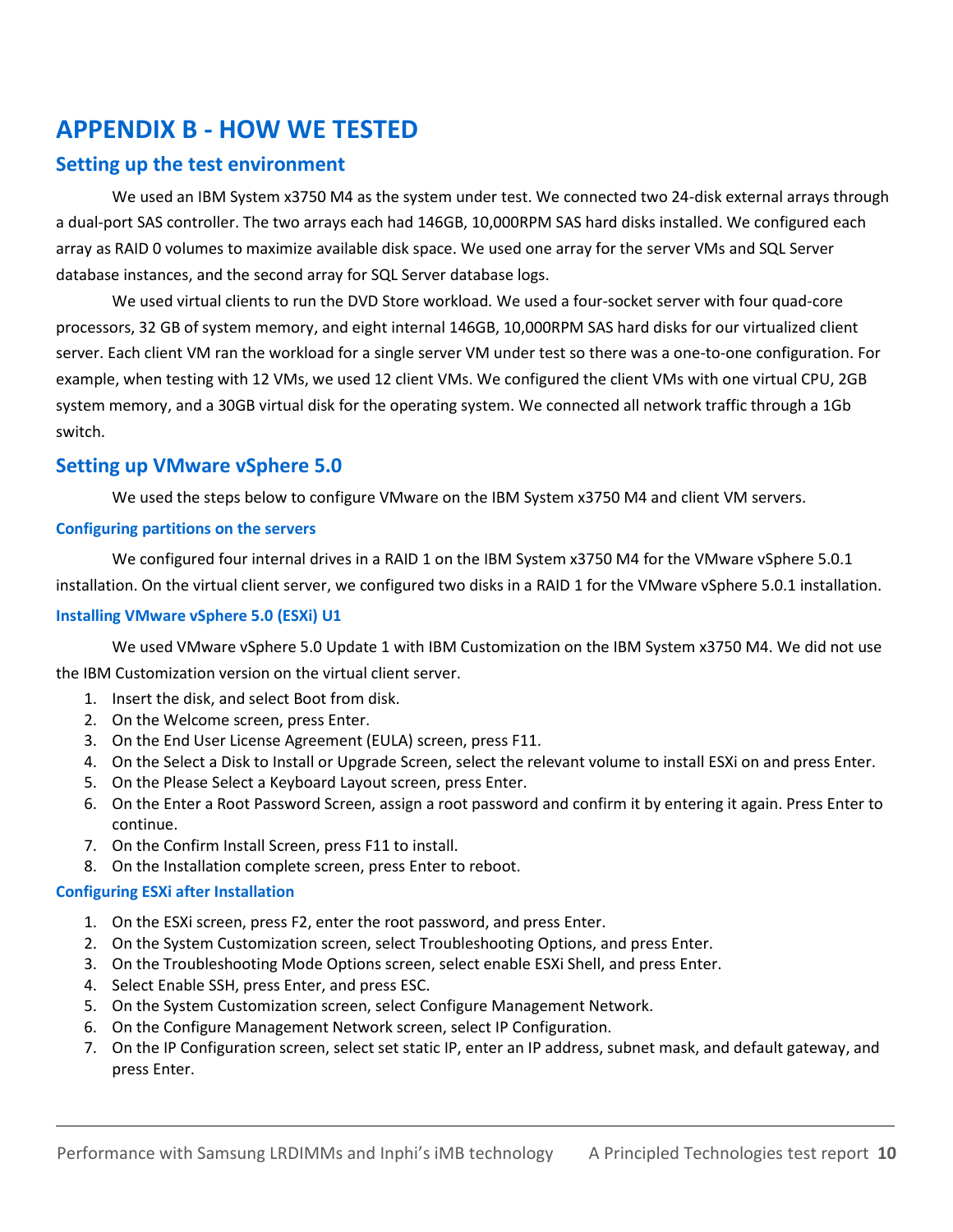8. On the Configure Management Network screen, press Esc. When asked if you want to apply the changes, press Y.

#### **Configuring VM networking on ESXi**

- 1. Using the vSphere client from another machine, connect to the ESXi server.
- 2. Add the necessary vSwitch for the network that DVD Store traffic will use:
	- a. Click the host, click the Configuration tab, and click Networking.
	- b. Click Add Networking.
	- c. Choose Virtual Machine, and click Next.
	- d. Choose create a vSphere standard switch.
	- e. Choose the NIC associated with VM traffic.
	- f. Assign the network label and assign IP settings.
	- g. Click Finish.

#### **Configuring VMware datastores on the servers**

We created three datastores on the IBM System x3750 M4.

- 1. Using the vSphere client, select Home $\rightarrow$ Datastore and Datastore Clusters.
- 2. Right-click Cluster and select Add new Datastore.
- 3. Select the appropriate host, and click Next.
- 4. Leave default Storage type as Disk/LUN, and click Next.
- 5. Select the desired Disk/LUN, and click Next.
- 6. Select VMFS-5, and click Next.
- 7. Click Next.
- 8. Enter desired datastore name, and click Next.
- 9. Keep default capacity of Maximum available space, and click Next.
- 10. Click Finish.
- 11. Repeat all steps above to create the remaining two datastores.

#### **Creating the first VM**

We created the server virtual machines on two external 24-disk SAS enclosures connected to the IBM System x3750 M4 using the steps below. Figure 8 shows the configuration information for each server VM. For the virtual client server we used six internal disks in a RAID 0 for the virtual machines. We configured the client VMs with a 30GB OS partition and no other partitions, following steps 1-16 below.

| IBM System x3750 M4 VM virtual<br>disk settings | <b>Datastore</b> | Size (GB) | <b>Node</b> | <b>Provisioning</b> |
|-------------------------------------------------|------------------|-----------|-------------|---------------------|
| Hard disk 1                                     | <b>OS</b>        | 50        | 0:0         | Thick, Lazy Zeroed  |
| Hard disk 2                                     | Database         | 120       | 0:1         | Thick, Lazy Zeroed  |
| Hard disk 3                                     | Database Logs    | 30        | 0:2         | Thick, Lazy Zeroed  |

**Figure 8: Virtual disk settings for the IBM System x3750 M4.**

- 1. In the vSphere client, connect to the vCenter Server, and browse to the ESXi host.
- 2. Click the Virtual Machines tab.
- 3. Right-click, and choose New Virtual Machine.
- 4. Choose Custom, and click Next.
- 5. Assign a name to the virtual machine, and click Next.
- 6. Select the corresponding OS Datastore, and click Next.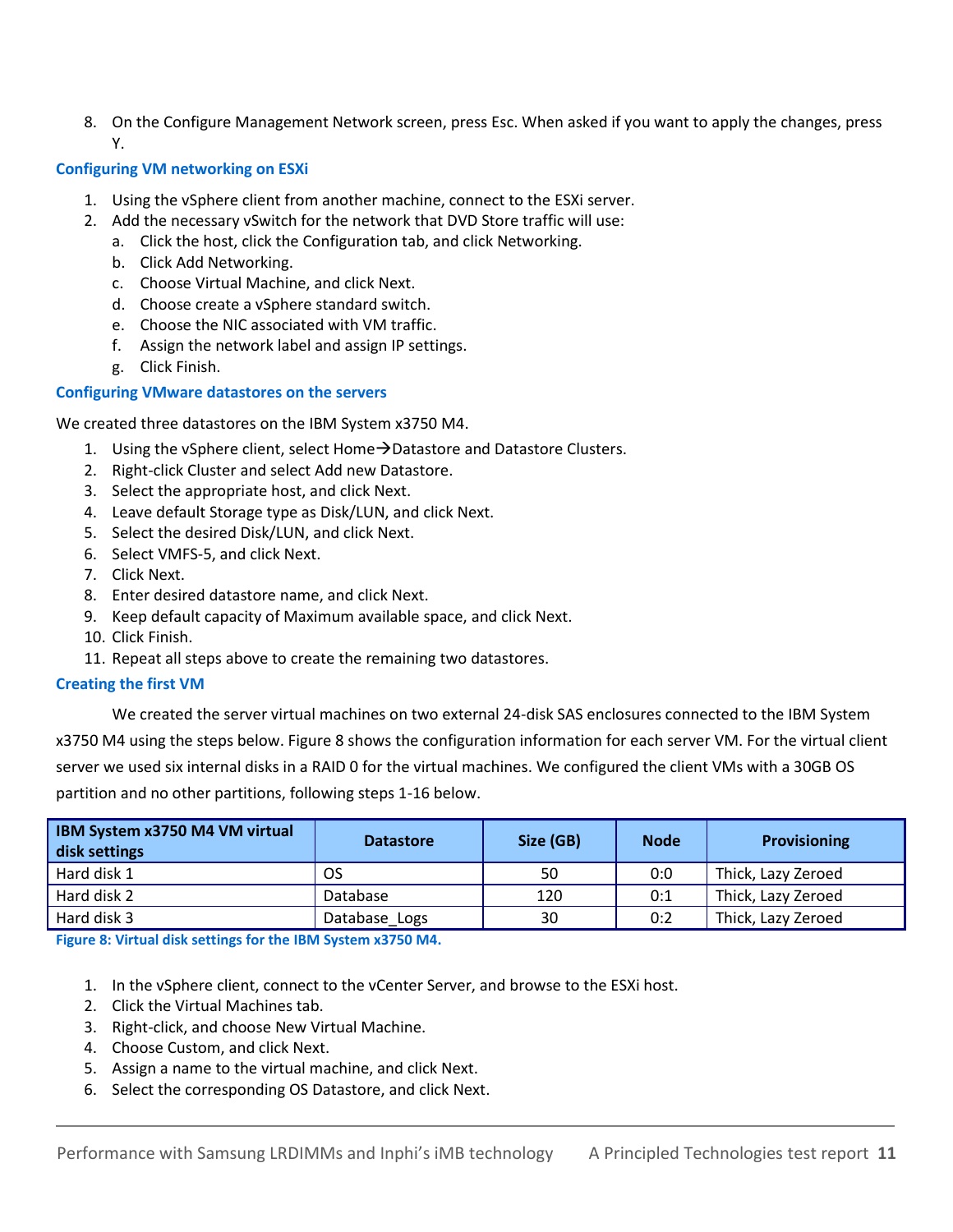- 7. Choose Virtual Machine Version 8, and click Next.
- 8. Choose Windows, choose Microsoft Windows Server 2008 R2 (64-bit), and click Next.
- 9. Change the number of cores per virtual socket to 4, and click Next. (Note: We used only one vCPU on the client server.)
- 10. Choose the default amount of memory, and click Next.
- 11. Click 1 for the number of NICs, select vmnic*X*, and click Next.
- 12. Leave the default virtual storage controller, and click Next.
- 13. Choose to create a new virtual disk, and click Next.
- 14. Reference Figure 8 to assign OS virtual disk parameters, (e.g., 50 GB, thick-provisioned lazy zeroed), specify the OS datastore, and click Next.
- 15. Keep the default virtual device node (0:0), and click Next.
- 16. Click Finish.
- 17. Right-click the VM, and choose Edit Settings.
- 18. On the Hardware tab, click Add…
- 19. Click Hard Disk, and click Next.
- 20. Click Create a new virtual disk, and click Next.
- 21. Reference Figure 8 for the appropriate virtual disk size, choose thick-provisioned lazy zeroed, and specify the datastore for backup and SQL Server data usage.
- 22. Choose SCSI(0:1) for the device node, and click Next.
- 23. On the Hardware tab, click Add…
- 24. Click Hard Disk, and click Next.
- 25. Click Create a new virtual disk, and click Next.
- 26. Reference Figure 8 for the appropriate virtual disk size, choose thick-provisioned lazy zeroed, and specify the datastore for the SQL Server log virtual disks.
- 27. Click Finish, and click OK.
- 28. Start the VM.
- 29. Attach the Windows Server 2008 R2 SP1 ISO image to the VM, and install Windows Server 2008 R2 SP1 on your VM.

## **Configuring the VMs**

We used Windows Server 2008 R2 SP1 Enterprise Edition and Microsoft SQL Server 2012 inside the VMs on the IBM System x3750 M4. We used the same steps to configure the virtual client server, but did not install Microsoft SQL Server 2012 inside those client VMs.

#### **Installing the VM operating system on the first VM**

- 1. Insert the installation DVD for Windows Server 2008 R2 SP1 Enterprise into the DVD drive, and attach the physical DVD drive to the VM. Alternatively, use an ISO image and connect to the ISO image from the VM console.
- 2. Open the VM console on vSphere.
- 3. At the Language Selection Screen, click Next.
- 4. Click Install Now.
- 5. Select Windows Server 2008 R2 Enterprise (Full Installation), and click Next.
- 6. Click the I accept the license terms check box, and click Next.
- 7. Click Custom.
- 8. Click Next.
- 9. At the User's password must be changed before logging on warning screen, click OK.
- 10. Enter the desired password for the administrator in both fields, and click the arrow to continue.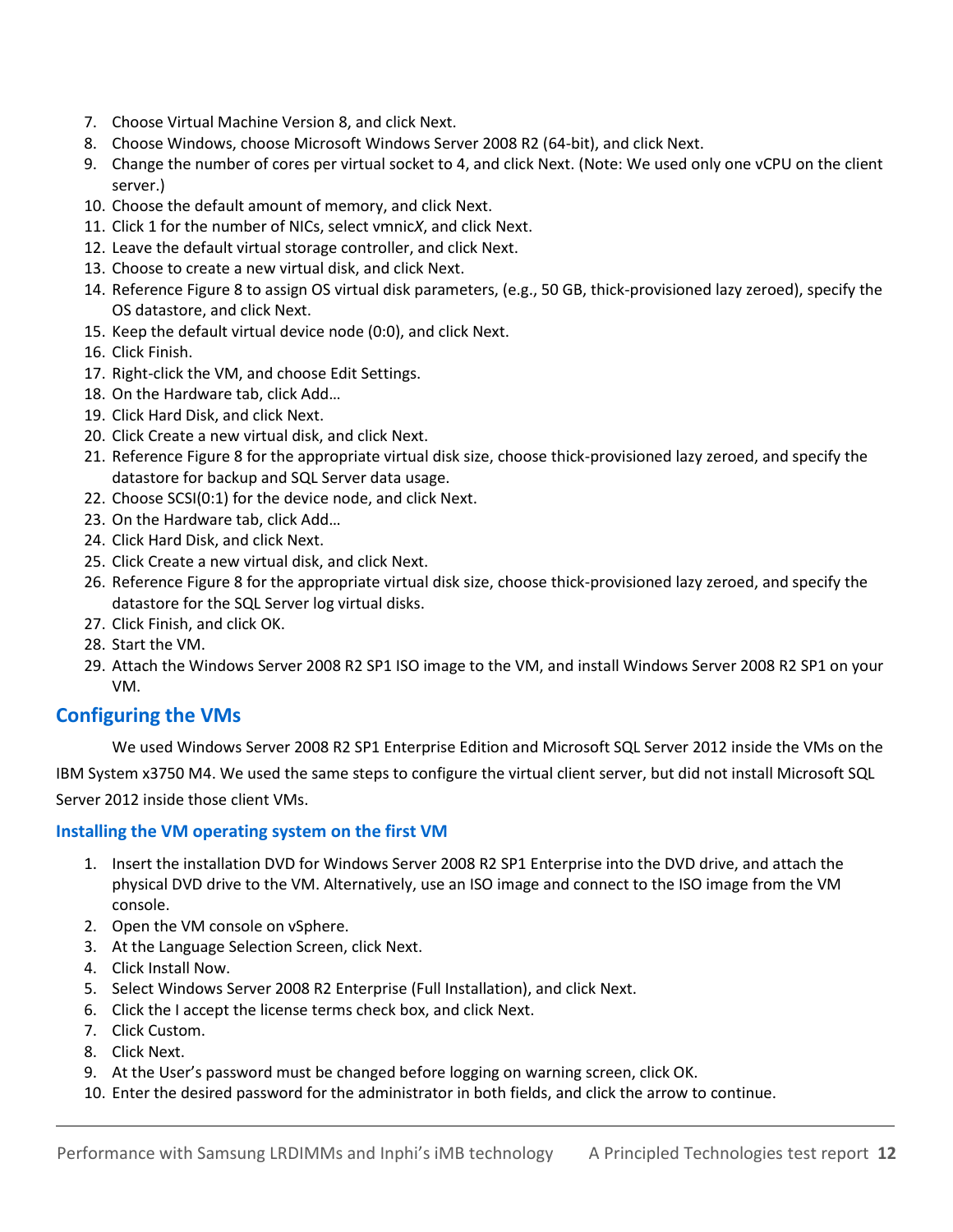- 11. At the Your password has been changed screen, click OK.
- 12. Install the latest VMware Tools package on the VM. Restart as necessary.
- 13. Connect the machine to the Internet, and install all available Windows updates. Restart as necessary.
- 14. Enable remote desktop access.
- 15. Change the hostname and reboot when prompted.
- 16. Create a shared folder to store test script files. Set permissions as needed.
- 17. Set up networking:
	- a. Click Start $\rightarrow$  Control Panel, right-click Network Connections, and choose Open.
	- b. Right-click the VM traffic NIC, and choose Properties.
	- c. Select TCP/IP (v4), and choose Properties.
	- d. Set the IP address, subnet, gateway, and DNS server for the virtual NIC, which will handle outgoing server traffic. Click OK, and click Close.
- 18. In the VM, configure the VM storage:
	- a. Click the Server Manager icon in the taskbar.
	- b. In the left pane, expand Storage and click Disk Management.
	- c. Right-click the first volume and choose Initialize Disk.
	- d. In the right pane, right-click the volume and choose New Simple Volume...
	- e. At the welcome window, click Next.
	- f. At the Specify Volume Size window, leave the default selection, and click Next.
	- g. At the Assign Drive Letter or Path window, choose a drive letter, and click Next.
	- h. At the Format Partition window, choose NTFS and 64K allocation unit size, and click Next.
	- i. At the Completing the New Simple Volume Wizard window, click Finish.
	- j. Repeat steps c through i for the remaining volumes.

#### **Installing SQL Server 2012 on the first VM**

- 1. Open the vSphere console for the VM.
- 2. Log into the virtual machine.
- 3. Insert the installation DVD for SQL Server 2012 Enterprise into the vSphere host server's DVD drive.
- 4. Attach the physical DVD drive to the VM.
- 5. Click Run SETUP.EXE. If Autoplay does not begin the installation, navigate to the SQL Server 2012 DVD, and double-click.
- 6. If the installer prompts you with a .NET installation prompt, click Yes to enable the .NET Framework Core role. 7. In the left pane, click Installation.
- 8. Click New SQL Server stand-alone installation or add features to an existing installation.
- 9. At the Setup Support Rules screen, wait for the check to complete. If there are no failures or relevant warnings, click OK.
- 10. Select the Enter the product key radio button, and enter the product key. Click Next.
- 11. Click the checkbox to accept the license terms, and click Next.
- 12. Click Install to install the setup support files.
- 13. If there are no failures displayed, click Next.
- 14. At the Setup Role screen, choose SQL Server Feature Installation.
- 15. At the Feature Selection screen, select Database Engine Services, Full-Text and Semantic Extractions for Search, Client Tools Connectivity, Client Tools Backwards Compatibility, Management Tools –Basic, and Management Tools – Complete. Click Next.
- 16. At the Installation Rules screen, click Next once the check completes.
- 17. At the Instance configuration screen, leave the default selection of default instance, and click Next.
- 18. At the Disk space requirements screen, click Next.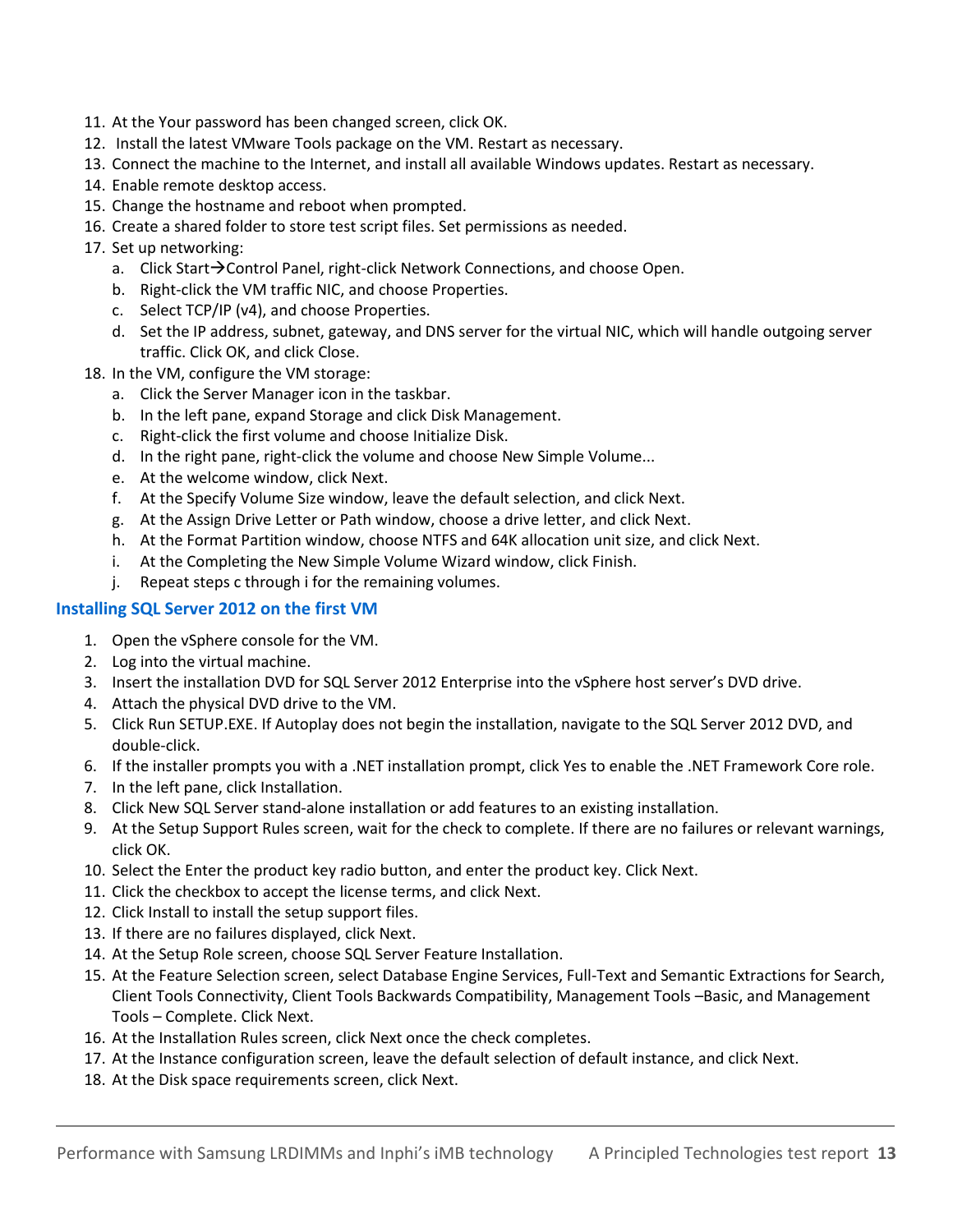- 19. At the Server Configuration screen, choose NT Service\SQLSERVERAGENT for SQL Server Agent, and choose NT Service\MSSQLSERVER for SQL Server Database Engine. Click Next.
- 20. At the Database Engine Configuration screen, select Mixed Mode.
- 21. Enter and confirm a password for the system administrator account.
- 22. Click Add Current user. This may take several seconds.
- 23. Click Next.
- 24. At the Error and usage reporting screen, click Next.
- 25. At the Installation Configuration Rules screen, check that there are no failures or relevant warnings, and click Next.
- 26. At the Ready to Install screen, click Install.
- 27. After installation completes, click Close.
- 28. Click Close.
- 29. Create a SQL Server login for the ds2user.
- 30. Copy the pre-created DVD Store backup to the specified backup VHD volume.

#### **Configuring additional VMs on vSphere**

We used the steps below to clone out additional VMs on the IBM System x3750 M4 and virtual client server.

- 1. Log into the vCenter Server, which manages the host.
- 2. Right-click the first VM, and choose Clone.
- 3. Name the new VM.
- 4. Choose the cluster, and select the host.
- 5. For the storage screen, choose advanced and direct the new virtual disks to the applicable datastores. Choose to customize using the customization wizard. Save the clone details as a new customization specification.
- 6. Continue cloning each VM, modifying the customization specification as necessary for IP addressing and so on.
- 7. Ensure in each VM that the necessary virtual disks are all online, the hostname is renamed, and the IP addressing was properly assigned by the customization wizard.
- 8. Modify the SQL Server hostname of each VM using the instructions provided by Microsoft [\(http://msdn.microsoft.com/en-us/library/ms143799.aspx](http://msdn.microsoft.com/en-us/library/ms143799.aspx) ).
- 9. To configure automatic start for your specified number of VMs, click the Host configuration tab in the vSphere client, and click Virtual Machine Startup/Shutdown.

#### **Configuring the database (DVD Store)**

We generated the data using the Install.pl script included with DVD Store version 2.1 (DS2), providing the parameters for our 50GB database size and the database platform on which we ran: Microsoft SQL Server. We ran the Install.pl script on a utility system running Linux. The database schema was also generated by the Install.pl script.

After processing the data generation, we transferred the data files and schema creation files to a Windowsbased system running SQL Server 2008 R2. We built the 50GB database in SQL Server 2008 R2, and then performed a full backup, storing the backup file on the C: drive for quick access. We used that backup file to restore on the test server between test runs. We performed this procedure once, and used the same backup file for all virtual machines.

The only modification we made to the schema creation scripts were the specified file sizes for our database. We explicitly set the file sizes higher than necessary to ensure that no file-growth activity would affect the outputs of the test. Besides this file size modification, the database schema was created and loaded according to the DVD Store documentation. Specifically, we followed the steps below: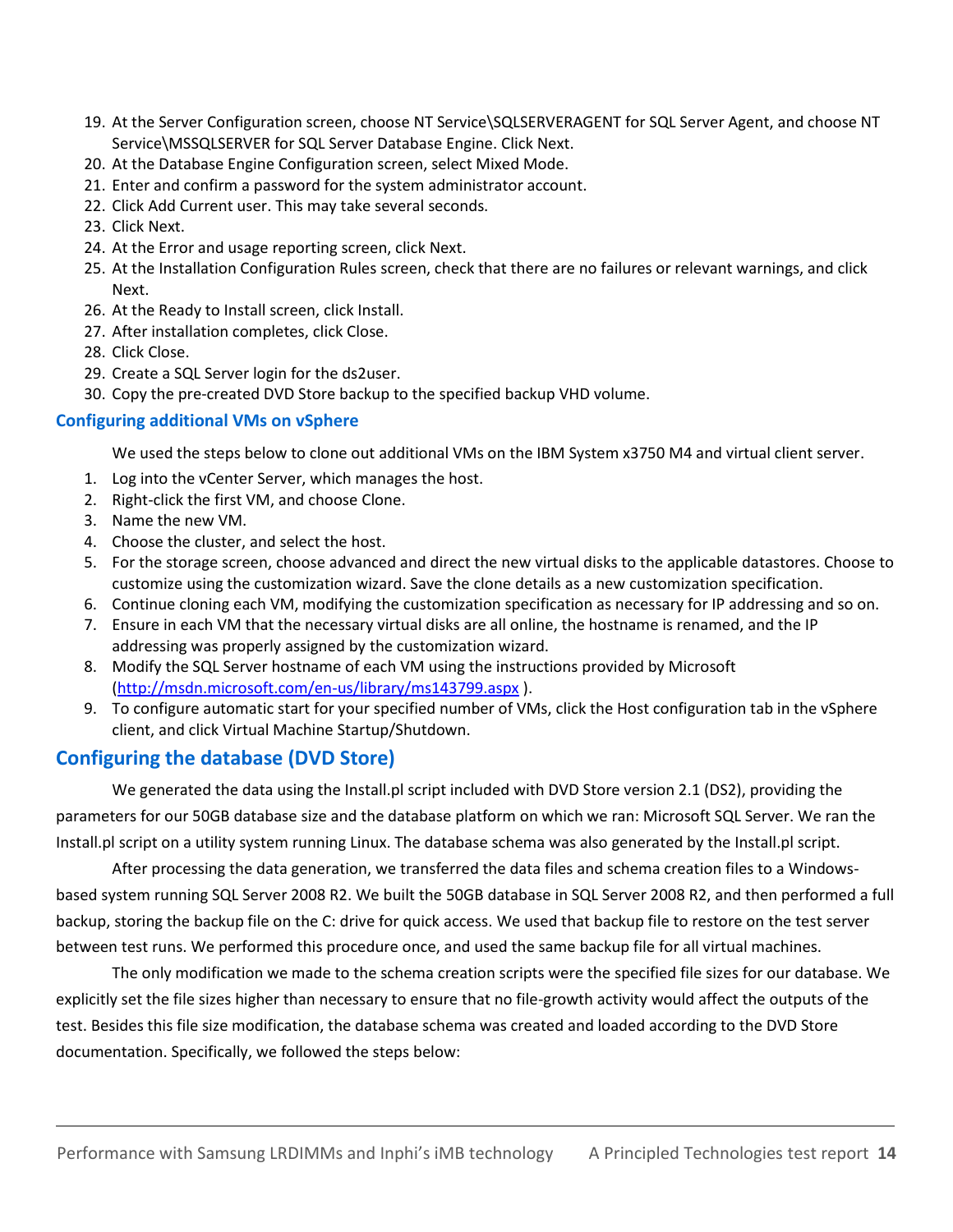- 1. We generated the data and created the database and file structure using database creation scripts in the DS2 download. We made size modifications specific to our 50GB database and the appropriate changes to drive letters.
- 2. We transferred the files from our Linux data generation system to a Windows system running SQL Server.
- 3. We created database tables, stored procedures, and objects using the provided DVD Store scripts.
- 4. We set the database recovery model to bulk-logged to prevent excess logging.
- 5. We loaded the data we generated into the database. For data loading, we used the import wizard in SQL Server Management Studio. Where necessary, we retained options from the original scripts, such as Enable Identity Insert.
- 6. We created indices, full-text catalogs, primary keys, and foreign keys using the database-creation scripts.
- 7. We updated statistics on each table according to database-creation scripts, which sample 18 percent of the table data.
- 8. On the SQL Server instance, we created a ds2user SQL Server login using the following Transact SQL (TSQL) script:

```
USE [master]
GO
CREATE LOGIN [ds2user] WITH PASSWORD=N'',
                DEFAULT_DATABASE=[master],
                DEFAULT_LANGUAGE=[us english],
                CHECK_EXPIRATION=OFF,
                CHECK_POLICY=OFF
```
GO

- 9. We set the database recovery model back to full.
- 10. We created the necessary full text index using SQL Server Management Studio.
- 11. We created a database user and mapped this user to the SQL Server login.
- 12. We then performed a full backup of the database. This backup allowed us to restore the databases to a pristine state relatively quickly between tests.

Figure 9 details our initial file size modifications.

| <b>Logical name</b>   | <b>Filegroup</b> | <b>Initial size (MB)</b> |  |  |
|-----------------------|------------------|--------------------------|--|--|
| <b>Database files</b> |                  |                          |  |  |
| primary               | PRIMARY          | 8                        |  |  |
| cust1                 | DS_CUST_FG       | 5,623                    |  |  |
| cust2                 | DS_CUST_FG       | 5,623                    |  |  |
| cust3                 | DS CUST FG       | 5,623                    |  |  |
| cust4                 | DS_CUST_FG       | 5,623                    |  |  |
| cust <sub>5</sub>     | DS_CUST_FG       | 5,623                    |  |  |
| cust <sub>6</sub>     | DS_CUST_FG       | 5,623                    |  |  |
| cust7                 | DS_CUST_FG       | 5,623                    |  |  |
| cust8                 | DS_CUST_FG       | 5,623                    |  |  |
| ind1                  | DS_IND_FG        | 3,479                    |  |  |
| ind <sub>2</sub>      | DS_IND_FG        | 3,479                    |  |  |
| ind3                  | DS_IND_FG        | 3,479                    |  |  |
| ind4                  | DS_IND_FG        | 3,479                    |  |  |
| ind <sub>5</sub>      | DS_IND_FG        | 3,479                    |  |  |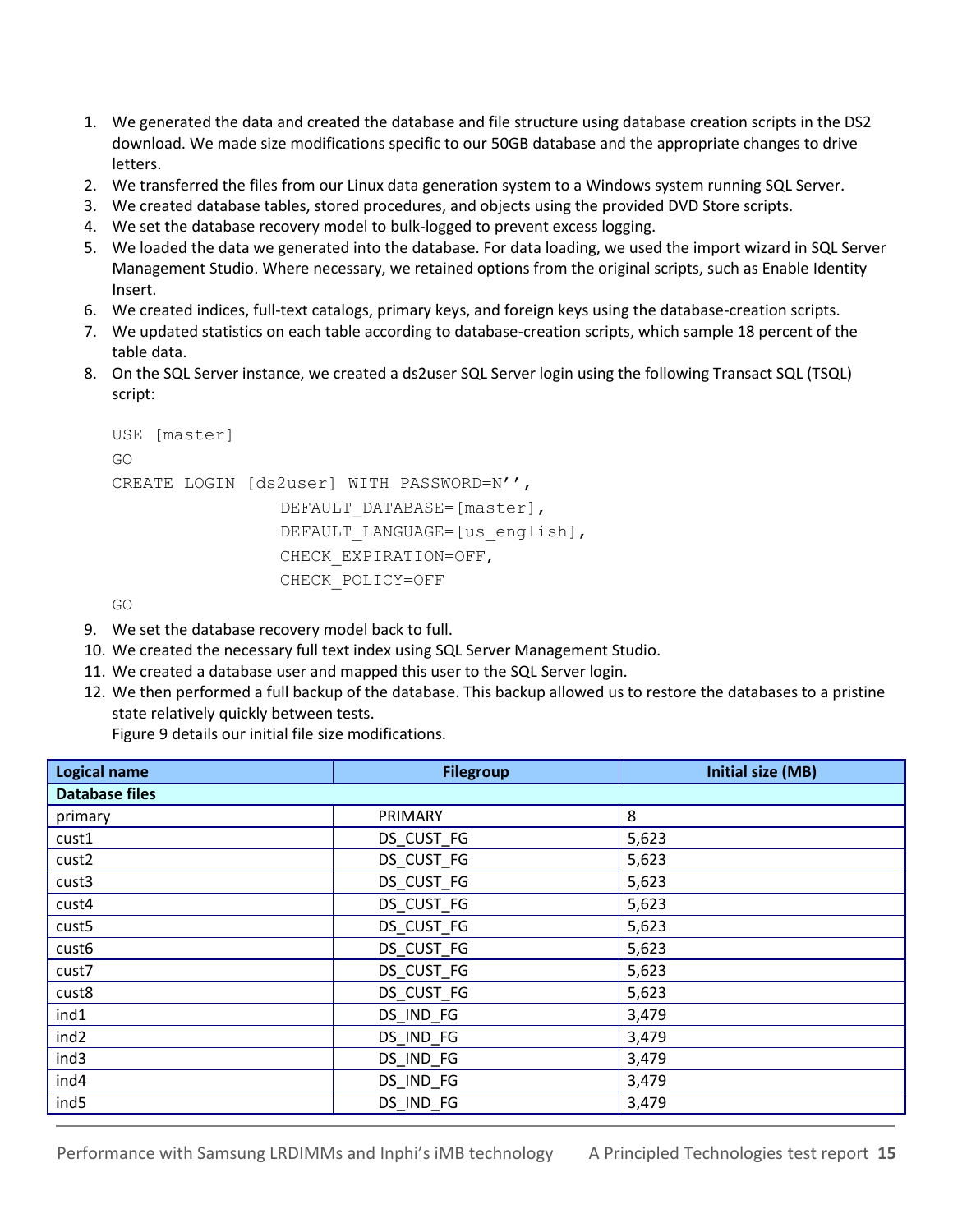| <b>Filegroup</b> | <b>Initial size (MB)</b>                                     |  |  |
|------------------|--------------------------------------------------------------|--|--|
| DS_IND_FG        | 3,479                                                        |  |  |
| DS_IND_FG        | 3,479                                                        |  |  |
| DS_IND_FG        | 3,479                                                        |  |  |
| DS_MISC_FG       | 129                                                          |  |  |
| DS_MISC_FG       | 129                                                          |  |  |
| DS_MISC_FG       | 129                                                          |  |  |
| DS_MISC_FG       | 129                                                          |  |  |
| DS_MISC_FG       | 129                                                          |  |  |
| DS MISC FG       | 129                                                          |  |  |
| DS_MISC_FG       | 129                                                          |  |  |
| DS_MISC_FG       | 129                                                          |  |  |
| DS_ORDERS_FG     | 2,682                                                        |  |  |
| DS_ORDERS_FG     | 2,682                                                        |  |  |
| DS_ORDERS_FG     | 2,682                                                        |  |  |
| DS_ORDERS_FG     | 2,682                                                        |  |  |
| DS_ORDERS_FG     | 2,682                                                        |  |  |
| DS_ORDERS_FG     | 2,682                                                        |  |  |
| DS_ORDERS_FG     | 2,682                                                        |  |  |
| DS_ORDERS_FG     | 2,682                                                        |  |  |
| Log files        |                                                              |  |  |
| Not Applicable   | 16,000                                                       |  |  |
|                  | Figure 8: The file size modifications we used in our testing |  |  |

**Figure 9: The file size modifications we used in our testing.**

## **Running the DVD Store tests**

We created a series of batch files, SQL scripts, and shell scripts to automate the complete test cycle. DVD Store outputs an orders-per-minute metric, which is a running average calculated through the test. In this report, we report the last OPM reported by each client/target pair.

Each complete test cycle consisted of the general steps listed below. For each scenario, we ran three test cycles, and chose the median outcome.

- 1. Clean up prior outputs from the host system and all client driver systems.
- 2. Drop all databases from all target VMs.
- 3. Restore all databases on all target VMs.
- 4. Shut down all VMs.
- 5. Reboot the host system and the client system.
- 6. Wait for a ping response from the server under test (the hypervisor system), the client system, and all VMs.
- 7. Let the test server idle for five minutes.
- 8. Start the DVD Store driver on all respective clients. We used the following DVD Store parameters for testing the virtual machines in this study:

```
ds2sqlserverdriver.exe --target=<target_IP> --ramp_rate=10 --run_time=15 --
n threads=16 --db size=50GB --think time=0.01 -database name=ds2 -
```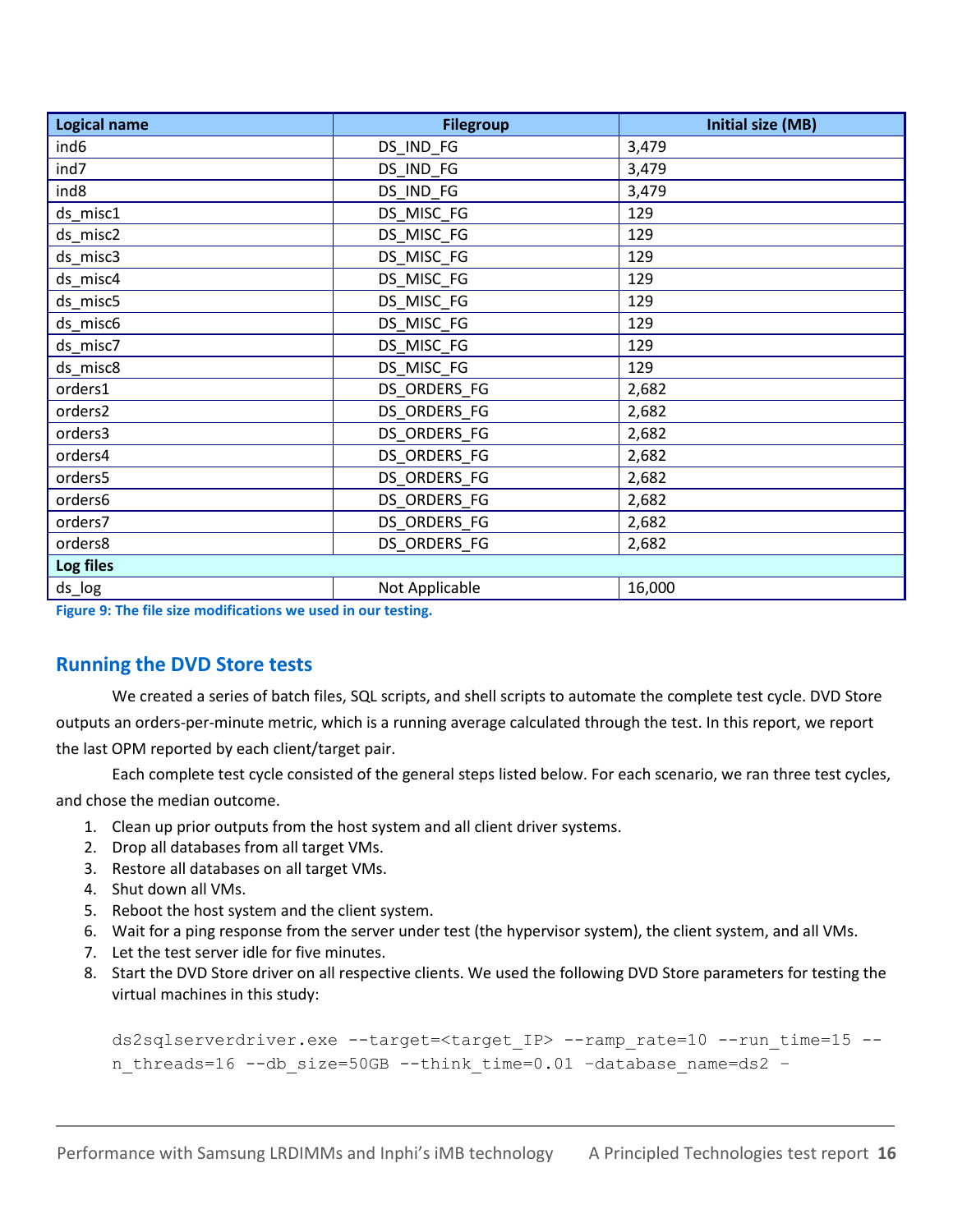detailed view=Y -warmup time=45 -pct newcustomers=5 -output path=c:\clientshare\Client1.txt

#### **Measuring power usage**

To record the IBM System x3750 M4 power consumption during each test, we used an Extech Instruments [\(www.extech.com\)](http://www.extech.com/) 380803 Power Analyzer/Datalogger. We connected the two power supplies on the IBM System x3750 M4 under test to the Power Analyzer's output load power outlet using a two-connection splitter cable. We then plugged the power cord from the Power Analyzer's input voltage connection into a 120-volt outlet.

We used the Power Analyzer's Data Acquisition Software (version 2.11) to capture all recordings. We installed the software on a separate system, which we connected to the Power Analyzer via an RS-232 cable.

We recorded the power usage in watts for the IBM System x3750 M4 during the testing at one-second intervals. To compute the average power usage, we averaged the power usage during the 15-minute DVD Store run time when the System x3750 M4 was under peak performance load.